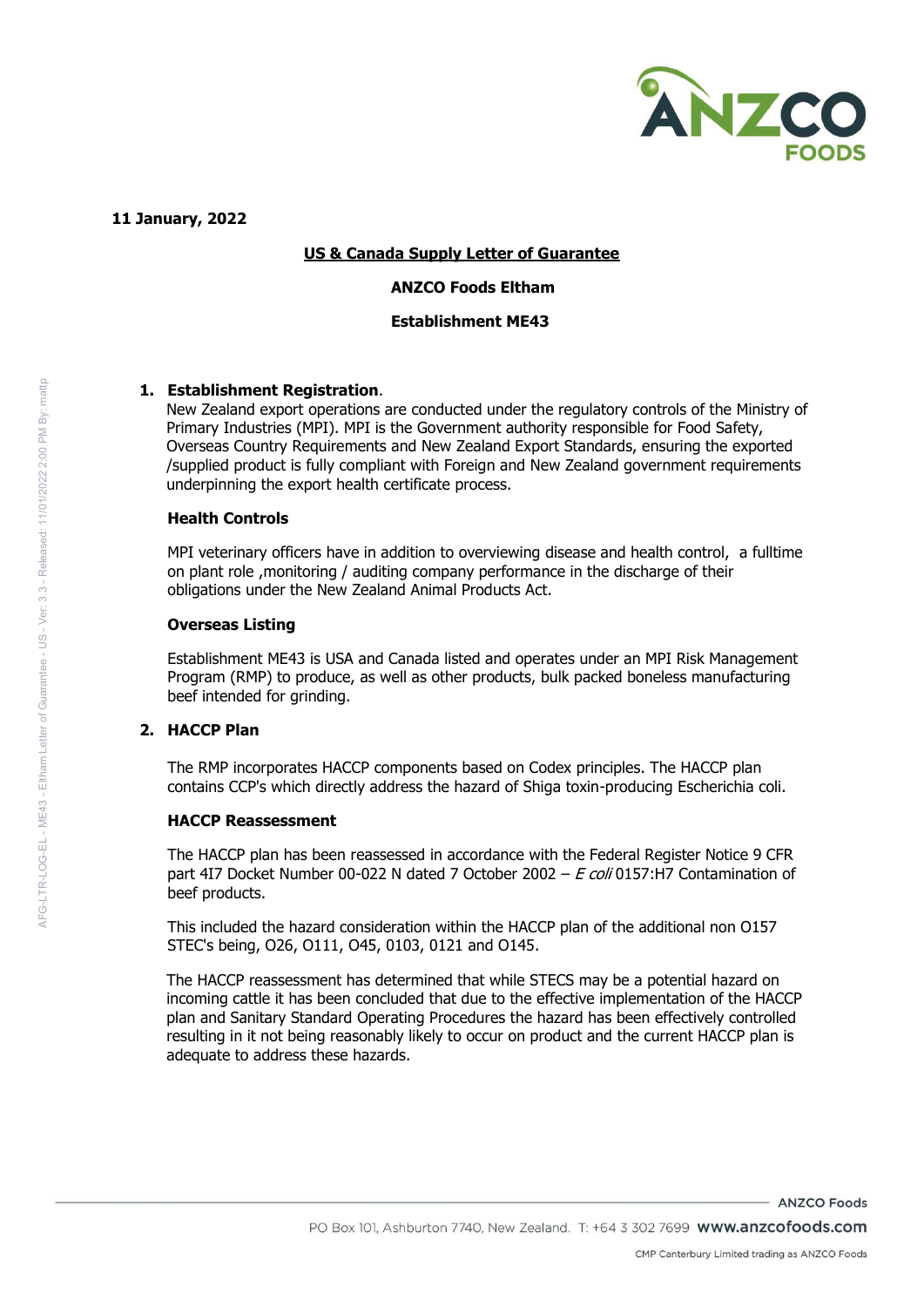

The HACCP Plan has determined  $F$  coli 0157:H7 in boneless trim is:

Likely to occur □

OR

# Not likely to occur **☑**

The reassessed HACCP Plan reviewed all steps in the process including the following interventions:

- $\triangleright$  Ante mortem on all livestock pre-slaughter by competent government officials
- ➢ Identification and management of ill or injured livestock
- $\triangleright$  Non-ambulatory livestock are segregated and humanely slaughtered as prohibited for export to the United States or Canada
- ➢ Cattle assessed for cleanliness for slaughter
- ➢ Highly trained operators
- $\triangleright$  After stunning -sealing of weasand by application of a clip/plug to prevent spillage
- $\geq$  Sealing of the bung via bagging to control cross contamination
- $\triangleright$  Line speeds appropriate to providing adequate time for hygiene inspections and dressing of the carcase
- ➢ Sanitising hands and equipment between carcases for high risk activities
- ➢ Knife sterilisation between carcases
- $\triangleright$  All carcases are subjected to a final inspection and hygiene trim
- $\geq$  Zero tolerance is in place for faecal contamination
- ➢ Chilling and freezing regimes to control microbial growth
- ➢ Product hygiene is monitored daily
- ➢ Documented Corrective and Preventative actions are in place and followed
- ➢ Microbial testing of contact surfaces and product

# **3. Verification E coli O157:H7**

### **Sampling**

To verify the ongoing effectiveness of these interventions Establishment ME43 conducts sampling and testing of Beef Trimmings for *E coli* O157:H7 as per the approved FSIS monitoring programme.

Twelve cartons (27.2kg) of beef are randomly selected each day from each FSIS premise. A composite N60 sample is collected from multiple locations within the selected cartons, and composited (375g) for analysis.

In the past 12 months Establishment ME43 has collected 9000 samples with 1 positive for Top 7 STEC.

### **Hold and Release**

All product is subject to a 'Test, Hold and Release' sampling procedure. Only product that has complied with the HACCP requirements and returned negative test results for *E coli* O157:H7 are released for shipment.